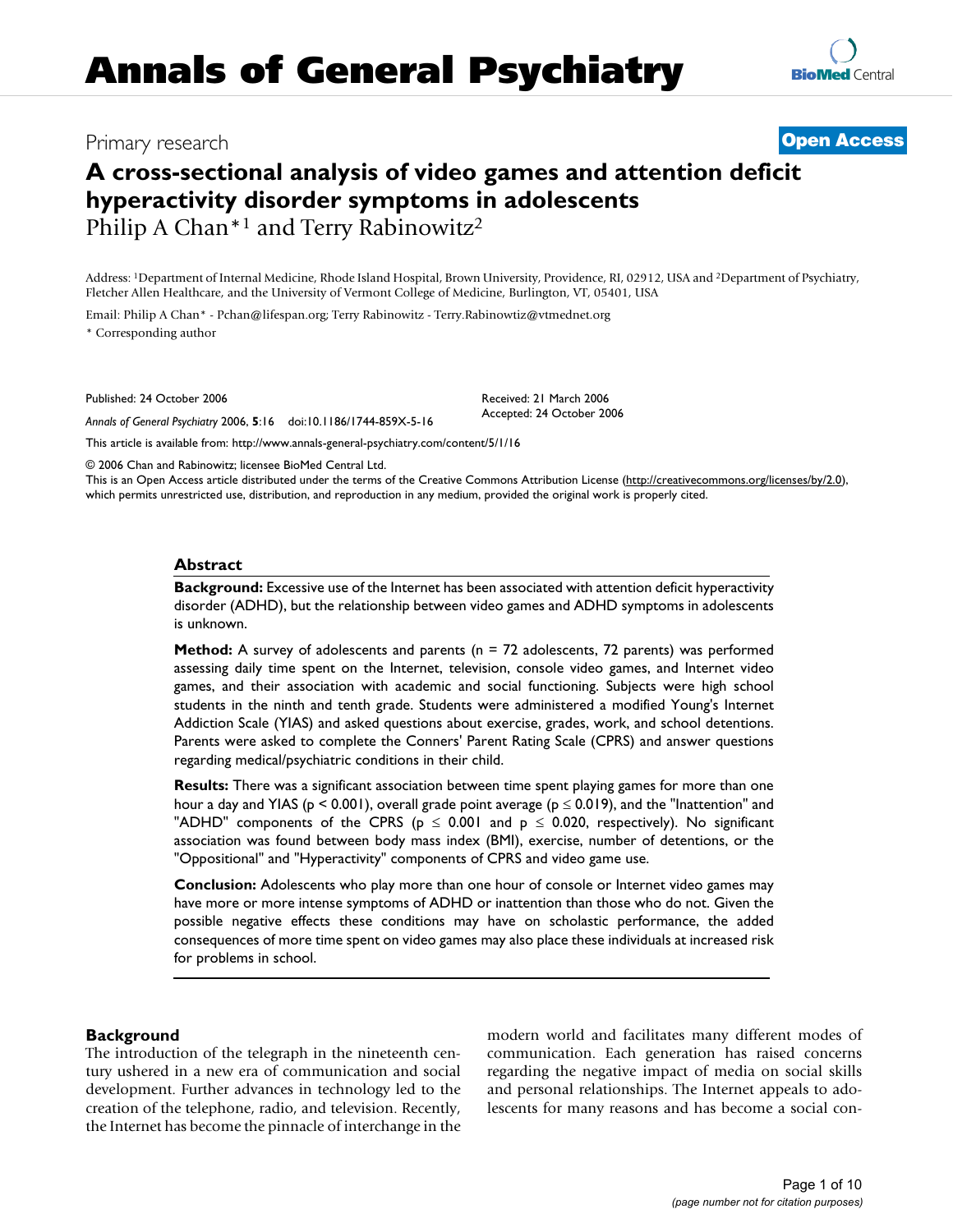nection for many with uses including messaging, e-mail, gaming, education, and music.

The Internet and other media types are reported to have important social and mental health effects in adolescents. The association between television viewing and obesity, attention disorders, school performance, and violence has been reported [1-6]. Likewise, recent studies on obsessive Internet use called "Internet Addiction" have shown negative effects on social health [7,8]. A significant relationship between Internet use and attention deficit hyperactivity disorder (ADHD) has also been shown in elementary school children [9]. Other studies have reported the similarities between computer video game addiction and pathological gambling or substance dependence [10-12].

The effect of video games on adolescents is not well characterized despite a growing body of evidence demonstrating their addictive nature and popularity [13-15]. Indeed, video game use may exceed that of television use in children [16]. In pre-adolescent teenagers, obesity has been linked to increasing time spent on video games, but other studies have disputed this finding in different populations [17-19]. Most studies of mental health and media use did not specifically examine video games, but included them as a subset of television or Internet use. One extensively studied area is the content of video games and their relationship to subsequent aggressive behavior in children [14,20-22]. Other case reports have documented associations between video games and various conditions such as epilepsy, musculoskeletal disorders, and deep vein thrombosis, although the strength of these associations has not yet been established [23-27].

Despite recent negative attention, some studies have shown possible positive effects of video games on development. One study by Li et al. found a positive association between motor development and cognitive behavior in preschool age children [28]. Other studies have reported that previous computer game experience enhances laparoscopic simulator performance in physicians [29]. In addition, video games are more frequently being used as adjuncts to learning and training in various settings, including medical education [30,31].

The term "video games" does not always differentiate between console and Internet/computer video games but instead, suggests a loose clustering. Console video games include Nintendo, Sony Playstation, Microsoft Xbox, and others. Internet video games refer to computer games played online in a community setting with other players. Although similar in nature, several important differences exist. Console games can be played with other people, but most games are "single player" and are meant to be played alone. Internet games however, are designed for "multiplayer" use and are played with others online, usually at distant sites. Console games are less expensive than Internet games, and do not require a computer. The genre of video games played on the Internet versus console games also differs in content. Console game themes include sports, action, strategy, family, puzzle, role-playing games, and simulation, while video game themes designed for Internet use are more specific and are mainly action and strategy. The video game market, regardless of type, is a multi-billion dollar industry that generally targets children and adolescents.

The relationship between video games and ADHD is unknown. The incidence of ADHD continues to rise and is a significant challenge on medical, financial, and educational resources [32,33]. ADHD is a complex disorder that often requires input from the affected child or adolescent, teachers, parents, and physicians in order to be diagnosed correctly and treated successfully [34]. The Conners' Parent Rating Scale (CPRS) [35] is the most widely used instrument to aid in the diagnosis of children with ADHD. The CRS comprises both a parent and teacher questionnaire, and includes a number of components including oppositional behavior, hyperactivity, inattention, and ADHD.

This study examined the relationship between video game use and symptoms of ADHD. Other parameters studied included body mass index (BMI), school grades, work, detentions, and family situation.

# **Method**

# *Design and procedures*

After receiving IRB approval, subjects were recruited from a local high school in Vermont. Permission from school officials was obtained and contact was made with the guidance office and school teachers. Surveys were distributed to all  $9<sup>th</sup>$  and  $10<sup>th</sup>$  grade students at the school (n = 221). The survey included sections for students (five pages) and parents (two pages) to complete independently, as well as a consent form which needed to be signed by both the student and parent for participation in the study. All survey data was anonymous. Surveys were collected (n = 162) through the school Guidance Office. Eighteen surveys were omitted due to incomplete responses. The final subject pool comprised 144; 72 each from parents and students. Original power calculations were based on a reported 10% prevalence of psychiatric disorders in the adolescent population and called for a total of 200 students for a power of 0.80. However, statistically significant results were reached after analysis of 144 completed questionnaires and led us to conclude that the study could be terminated at that point.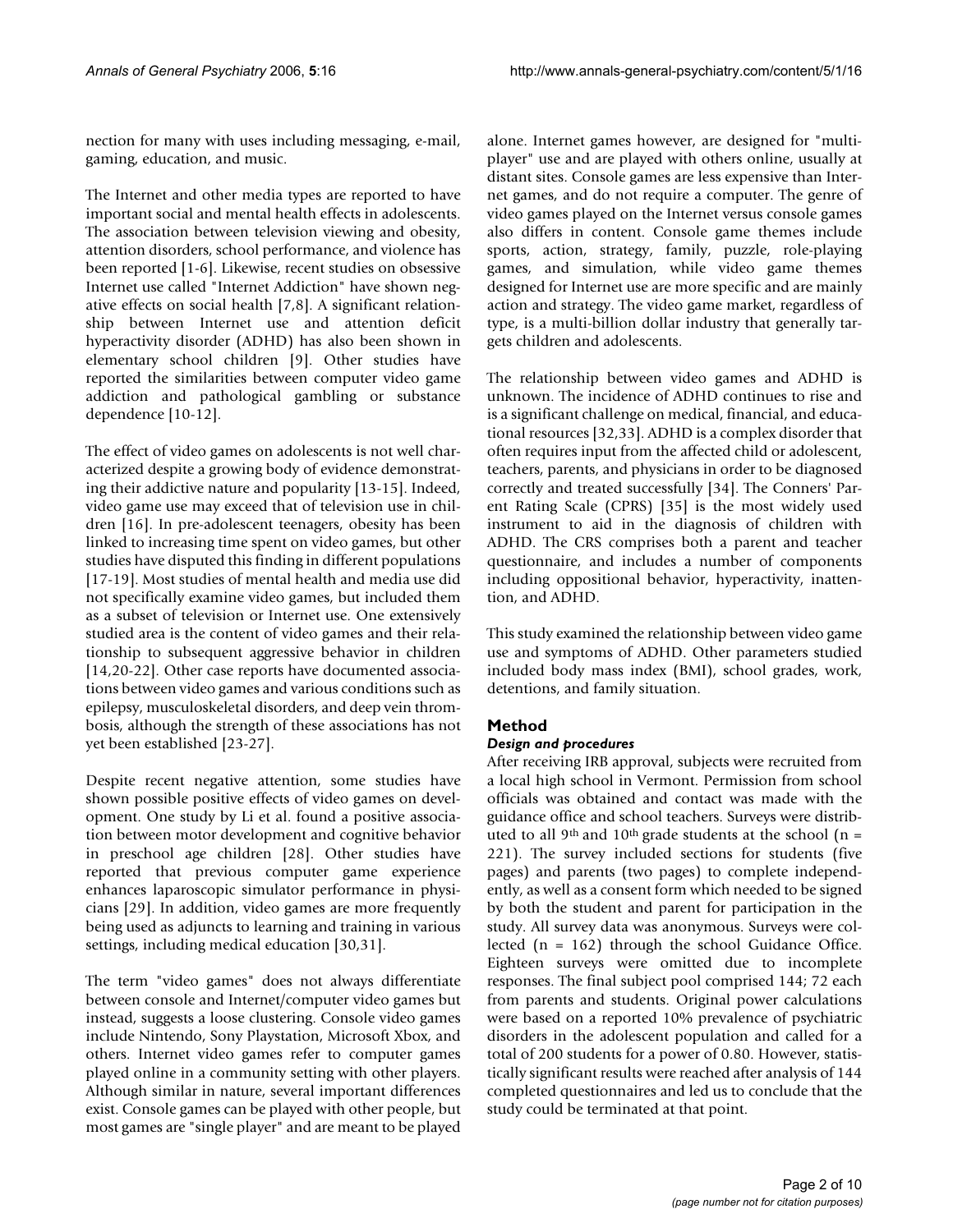| <b>Population Characteristics</b> | <b>Males</b> $(n = 31)$ | <b>Females</b> $(n = 41)$ | <b>Total</b> ( $n = 72$ ) |
|-----------------------------------|-------------------------|---------------------------|---------------------------|
| Students who work                 | $26\%$ (8)              | 37% (15)                  | $32\%$ (23)               |
| Parents married                   | 87% (27)                | $90\% (37)$               | 89% (64)                  |
| Divorced, Separated, other        | $13\%$ (4)              | $10\%$ (4)                | $11\%$ (8)                |
| Detention in the last month       | 19% (6)                 | $10\%$ (4)                | $14\%$ (10)               |
| Physical fight in the last year   | $3\%$ (1)               | $2\%$ (1)                 | $3\%$ (2)                 |
| Drink alcohol weekly              | $3\%$ (1)               | $7\%$ (3)                 | $6\%$ (4)                 |
| Smoke daily                       | $0\%$ (0)               | $2\%$ (1)                 | $1\%$ (1)                 |
| Diagnosed ADD/ADHD                | $6\%$ (2)               | $0\%$ (0)                 | $3\%$ (2)                 |
| Diagnosed Depression/Anxiety      | $3\%$ (1)               | 7% (3)                    | $6\%$ (4)                 |

#### **Table 1: Subject Demographics**

#### *Measures*

Time spent playing videos games, watching television, or using the Internet was assessed using a time scale of less than one hour, one to two hours, three to four hours, or greater than four hours. The student survey material included Young's Internet Addiction Scale, modified for video game use (YIAS-VG; internal consistency, alpha = 0.82) [36]. This scale was validated in previous studies for Internet addictive qualities [13,36]. The questions reflect the negative impact of video games on social functioning and relationships including excessive video game use, neglecting work and social life, anticipation, lack of control, and salience. Parents were surveyed using the Conners' Parent Rating Scale (CPRS; internal consistency, r = 0.57) [35]. The CPRS divides behavior into four categories: oppositional, hyperactivity, inattention, and ADHD. Other items included gender, family situation, exercise per week, detentions in the last month, work, and academic performance. Family situation was defined as either living with married parents or living with one parent who was divorced or separated. Academic performance was assessed by overall grade point average and last grade earned in both mathematics and English classes given that these two areas are accepted as core competencies in any high school curriculum.

#### *Data analysis*

The dependent variables reported in numerical format (BMI, grades, YIAS-VG, CPRS) were analyzed using the student's t-test and the Mann-Whitney test. The latter method is based on median values and is the preferred method when testing small sample sizes. Data reported as

**Table 2: Body Mass Index**

"yes/no" (sex, work, detentions, exercise, and family situation) was analyzed using the chi-square test. Results were considered significant if  $p \le 0.05$ . Time spent playing video games, watching television, and using the internet was the independent variable. The time intervals compared were for student who spent less than one hour or greater than one hour on a particular activity. The one hour cutoff was used because it gave a more even distribution of sample sizes between the two groups although other time intervals were also compared.

## **Results**

The study cohort comprised 72 students; 31 males and 41 females in the ninth and tenth grade. Average age was 15.3 ± 0.7 years. Subject demographics are shown in Table 1. Almost 32% of students worked and 89% had parents who were married. Ten students had at least one detention in the last month and two students were involved in a physical fight in the last year. Four students consumed alcohol and one student reported daily smoking. Two students reported a diagnosis of ADHD and four reported having depression and/or anxiety.

The mean BMI for adolescents who watched less than one hour of television per day was  $20.28 \pm 2.33$  and  $22.11 \pm 1.5$ 4.01 for those who watched more than one hour of television ( $p = 0.017$ , Table 2). There was a trend towards a higher BMI for adolescents spending more than one hour playing video games, but these results were not significant. No association was found between BMI and time spent on the Internet.

|                                  |         | <b>INTERNET</b> |               | <b>TELEVISION</b> |               | <b>CONSOLE VIDEO</b><br><b>GAMES</b> |               | <b>INTERNET VIDEO</b><br><b>GAMES</b> |               |
|----------------------------------|---------|-----------------|---------------|-------------------|---------------|--------------------------------------|---------------|---------------------------------------|---------------|
|                                  |         | $\leq$ 1 hour   | $\geq$ 1 hour | $\leq$ 1 hour     | $\geq$ 1 hour | $\leq$ 1 hour                        | $\geq$ 1 hour | $\leq$ 1 hour                         | $\geq$ 1 hour |
| <b>Body Mass</b><br><b>Index</b> | Mean    | 22.09           | 21.01         | 20.28             | 22.11         | 21.06                                | 23.77         | 21.31                                 | 22.62         |
|                                  | p-value | ± 4.12<br>0.23  | ± 3.15        | ± 2.33<br>0.017   | ±4.01         | ± 3.13<br>0.12                       | ± 5.19        | ± 3.59<br>0.35                        | ± 3.73        |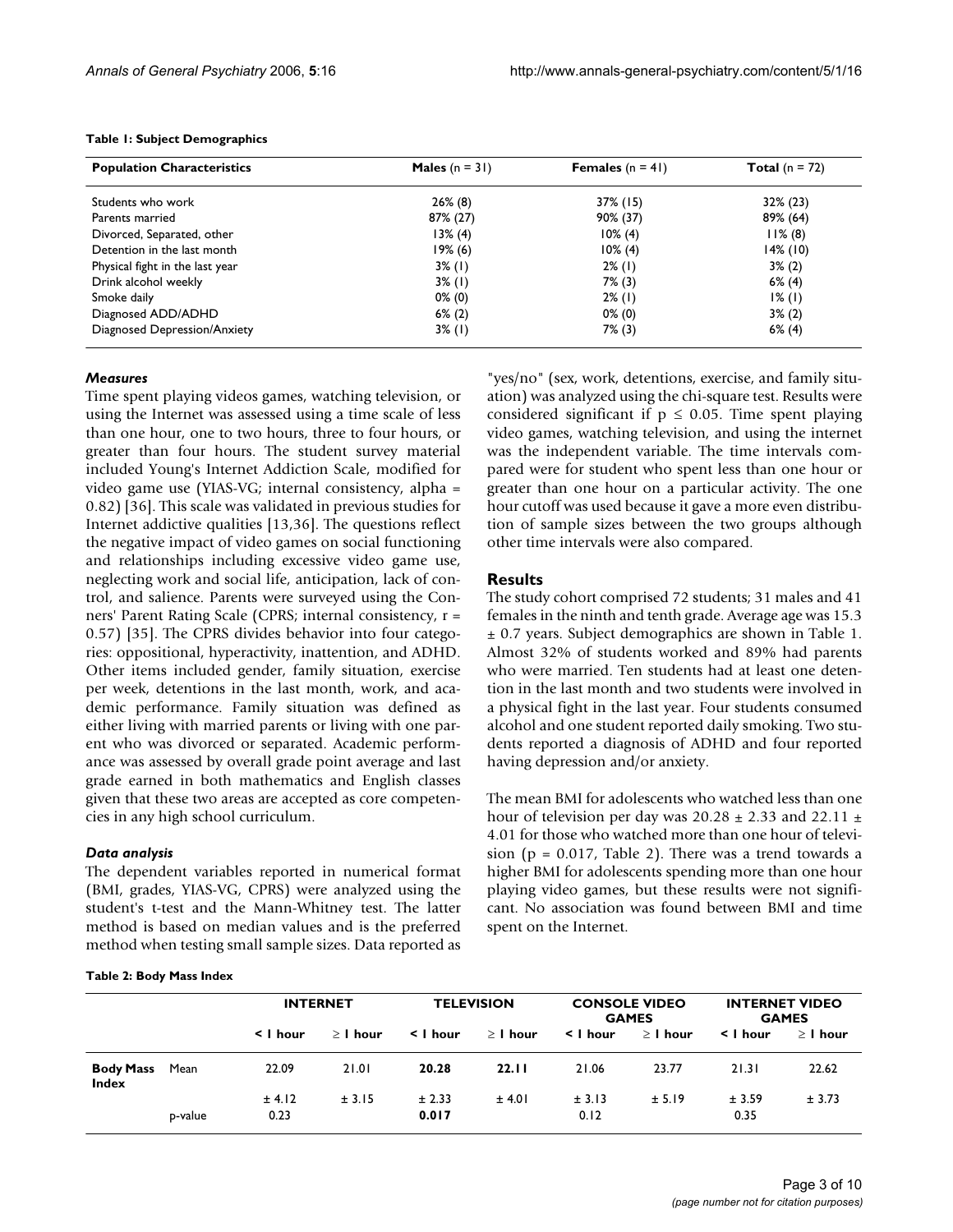Students who played video games for more than one hour had significant increases in scores on the YIAS-VG (p < 0.001 for console and Internet video games, Table 3). Other activities were associated with a trend toward increased YIAS-VG, but were not significant.

There was a significant increase in inattentive ( $p \le 0.001$ ) for both Internet and console video games) and ADHD (p = 0.018 and 0.020 for console and Internet games, respectively) behavior in those who played video games for more than one hour (Table 3). No significant association was found between the hyperactivity or oppositional components of the CPRS and video game use. No significant relationship was found in any of the four categories and Internet or television use.

There was a trend toward lower grades in students who surf the Internet and play video games for more than one hour, but these results were not significant (Table 4). However, significantly lower grades were found between students who play video games for more than one hour and overall grade point average (GPA,  $p = 0.019$  and 0.009 for console and Internet games, respectively).

Males were significantly more likely than females to spend greater than one hour a day playing console or internet video games ( $p < 0.001$  and  $p = 0.003$ , respectively). Twenty males reported playing video games for more than one hour a day versus only one female adolescent reported playing internet video games for more than one hour. There was no significant relationship between gender and time spent watching television or on the Internet. We also found no significant association between time spent on any media form and students who worked, had married parents, received more detentions per month, or exercised more frequently.

# **Discussion**

ADHD among children and adolescents has been attributed to both genetic and environmental factors[37]. Of the media influences, only excessive Internet use has been reported to be associated with ADHD. The diagnosis of ADHD relies on input from teachers, parents, and physicians. This study found an increase in ADHD and inattention symptoms in adolescents who play video games for more than one hour a day.

The prevalence of ADHD in adolescents is reported to be 4–7% [37,38]. This study found a prevalence of 8.3% based on a reported diagnosis by a parent. It was not possible to determine the actual diagnosis of ADHD based only on the raw scores of the CRPS. More or more severe symptoms of inattention and ADHD behavior were found in students who played video games for more than one hour, but further study is needed to more clearly understand the association between video games and ADHD. It is unclear whether playing video games for more than one hour leads to an increase in ADHD symptoms, or whether adolescents with ADHD symptoms spend more time on video games.

|  |  |  | Table 3: Behavioral Symptoms |
|--|--|--|------------------------------|
|--|--|--|------------------------------|

| <b>INTERNET</b> |                                                     | <b>TELEVISION</b> |               | <b>CONSOLE VIDEO</b><br><b>GAMES</b> |               | <b>INTERNET VIDEO</b><br><b>GAMES</b> |               |
|-----------------|-----------------------------------------------------|-------------------|---------------|--------------------------------------|---------------|---------------------------------------|---------------|
| $\leq$ 1 hour   | $\geq$ 1 hour                                       | < I hour          | $\geq$ 1 hour | < I hour                             | $\geq$ 1 hour | $\leq$ 1 hour                         | $\geq$ 1 hour |
| 12.80           | 14.50                                               | 9.70              | 16.00         | 10.10                                | 34.30         | 10.20                                 | 38.60         |
| ±11.00          | ± 16.40                                             | ± 14.60           | ± 13.80       | ± 10.70                              | ± 14.80       | ±10.40                                | ± 13.40       |
| 0.804           |                                                     | 0.040             |               | 0.001                                |               | 0.001                                 |               |
| 1.77            | 2.66                                                | 2.36              | 2.23          | 2.33                                 | 2.00          | 2.33                                  | 1.89          |
| ± 2.36          | ± 2.73                                              | ± 2.08            | ± 2.85        | ± 2.69                               | ± 2.05        | ± 2.72                                | ±1.45         |
| 0.096           |                                                     | 0.397             |               | 0.917                                |               | 0.826                                 |               |
| 1.29            | 1.68                                                | 1.72              | 1.40          | 1.00                                 | 4.36          | 1.16                                  | 4.00          |
| ± 2.67          | ±2.51                                               | ± 2.62            | ± 2.57        | ±1.60                                | ± 4.59        | ± 2.25                                | ± 3.39        |
| 0.289           |                                                     | 0.311             |               | 0.001                                |               | 0.001                                 |               |
| 1.19            | 1.49                                                | 1.40              | 1.34          | 1.39                                 | 1.18          | 1.44                                  | 0.78          |
| $±$ $1.14$      | ± 2.11                                              | ±1.32             | ±1.96         | ±1.82                                | ± 1.40        | ±1.79                                 | ±1.39         |
| 0.901           |                                                     | 0.397             |               | 0.800                                |               | 0.142                                 |               |
| 3.32            | 4.88                                                | 4.64              | 3.98          | 3.59                                 | 7.64          | 3.78                                  | 7.22          |
| ± 3.75          | ± 5.13                                              | ± 4.66            | ± 4.64        | ± 3.89                               | ± 6.79        | ± 4.26                                | ± 6.12        |
| 0.115           |                                                     | 0.343             |               | 0.018                                |               | 0.020                                 |               |
|                 | p-value<br>p-value<br>p-value<br>p-value<br>p-value |                   |               |                                      |               |                                       |               |

ADHD = Attention deficit hyperactivity disorder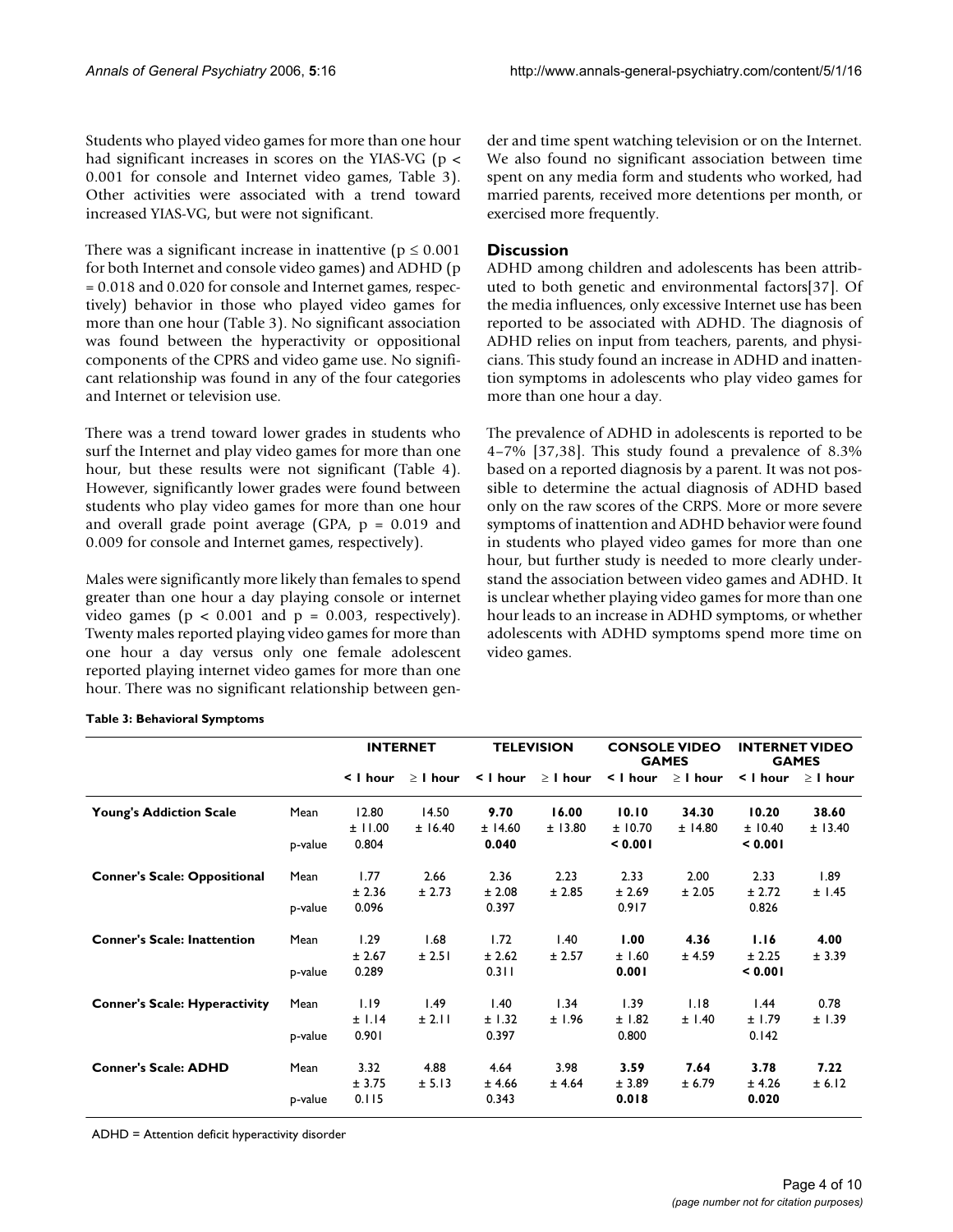|                                    |         | <b>INTERNET</b>  |                  | <b>TELEVISION</b> |                  | <b>CONSOLE VIDEO</b><br><b>GAMES</b> |                  | <b>INTERNET VIDEO</b><br><b>GAMES</b> |                  |
|------------------------------------|---------|------------------|------------------|-------------------|------------------|--------------------------------------|------------------|---------------------------------------|------------------|
|                                    |         | $\leq$ 1 hour    | $\geq$ 1 hour    | $\leq$ 1 hour     | $\geq$ 1 hour    | $\leq$ 1 hour                        | $\geq$ 1 hour    | $\leq$ 1 hour                         | $\geq$ 1 hour    |
| <b>Last Grade in Math</b>          | Mean    | 3.422<br>± 0.689 | 3.308<br>± 0.748 | 3.306<br>± 0.687  | 3.383<br>± 0.744 | 3.393<br>± 0.706                     | 3.132<br>± 0.805 | 3.37<br>± 0.705                       | 3.259<br>± 0.863 |
|                                    | p-value | 0.547            |                  | 0.422             |                  | 0.255                                |                  | 0.754                                 |                  |
| <b>Last Grade in English</b>       | Mean    | 3.263<br>± 0.721 | 3.201<br>± 0.662 | 3.217<br>± 0.608  | 3.232<br>± 0.723 | 3.254<br>± 0.659                     | 3.067<br>± 0.829 | 3.267<br>± 0.638                      | 2.963<br>± 0.934 |
|                                    | p-value | 0.545            |                  | 0.727             |                  | 0.545                                |                  | 0.395                                 |                  |
| <b>Overall Grade Point Average</b> | Mean    | 3.686            | 3.523            | 3.626             | 3.567            | 3.668                                | 3.002            | 3.668                                 | 3.00             |
|                                    | p-value | ± 0.392<br>0.190 | ± 0.494          | ± 0.438<br>0.735  | ± 0.475          | ± 0.341<br>0.019                     | ± 0.762          | ± 0.356<br>0.009                      | ± 0.701          |

#### **Table 4: Academic Performance**

This study found no association between video games use and oppositional or aggressive behavior. Previous research has shown a positive correlation between violence in video games and aggressive behavior [4,14,20,21]. It is possible that video games only lead to this type of behavior in groups prone to violent behavior or in conjunction with other forms of violence in media. The power of this study was not designed to detect such differences, thus no inferences can be made.

The effect of television viewing on BMI has been reported in several studies [1,2,5,6]. We found a significant association between increased BMI and watching television for more than one hour. Playing video games for more than one hour was not associated with an increase in BMI. Previous studies found a significant relationship between BMI and video games in younger populations [18,19]. Our findings suggest this association may persist into early adolescence.

Time on the Internet was not associated with increased BMI; a trend towards decreasing BMI was found in adolescents who use the Internet for more than one hour. Our findings suggest that current recommendations to limit television and video game times for children should be followed [6].

Both console and Internet video games were associated with an increase in addiction scores as measured by YIAS-VG. The YIAS-VG assesses the degree to which video games negatively impact different social factors including daily activities, relationships, sleep, and daily thoughts. The increase in YIAS-VG scores imply that playing video games for more than one hour a day does have a negative impact on relationships and daily activity. We did not define a cutoff on the YIAS-VG to identify "excessive" video game use but the scores in our cohort were not high

enough to be considered as evidence of "Internet Addiction" [13,36].

GPA was lower in those who played video games for more than one hour. Even though this study cohort had a relatively high overall GPA, the difference between an "A" (less than one hour of video games) versus a "B" (more than one hour of video games) is a significant change in grade. For students who are less academically proficient, this may be especially important. There was also a trend towards a lower GPA in students who watch television for more than one hour. Excessive television has been reported to be associated with poor school performance [6].

This investigation found that playing console and Internet video games for more than one hour a day has negative social and academic effects in adolescents. This association does not depend on being "addicted" to video games or playing for excessive time periods. Furthermore, there was no difference between playing video games on the Internet or on a console system. The intensive nature of video games is likely to cause this time dependent relationship between video games and behavior disorders, regardless of whether it is over the Internet or on a console system.

Several limitations of the study exist. This cross-sectional comparison of video games and ADHD does not allow for cause-effect relationships to be established. Therefore, it is impossible to say whether playing video games leads to an increase in ADHD symptoms, or if adolescents with more ADHD symptoms tend to spend longer times playing video games. Prospective studies to examine this relationship more closely are certainly justified. The subject cohort was also not representative of all groups. The large majority of students who responded to the survey were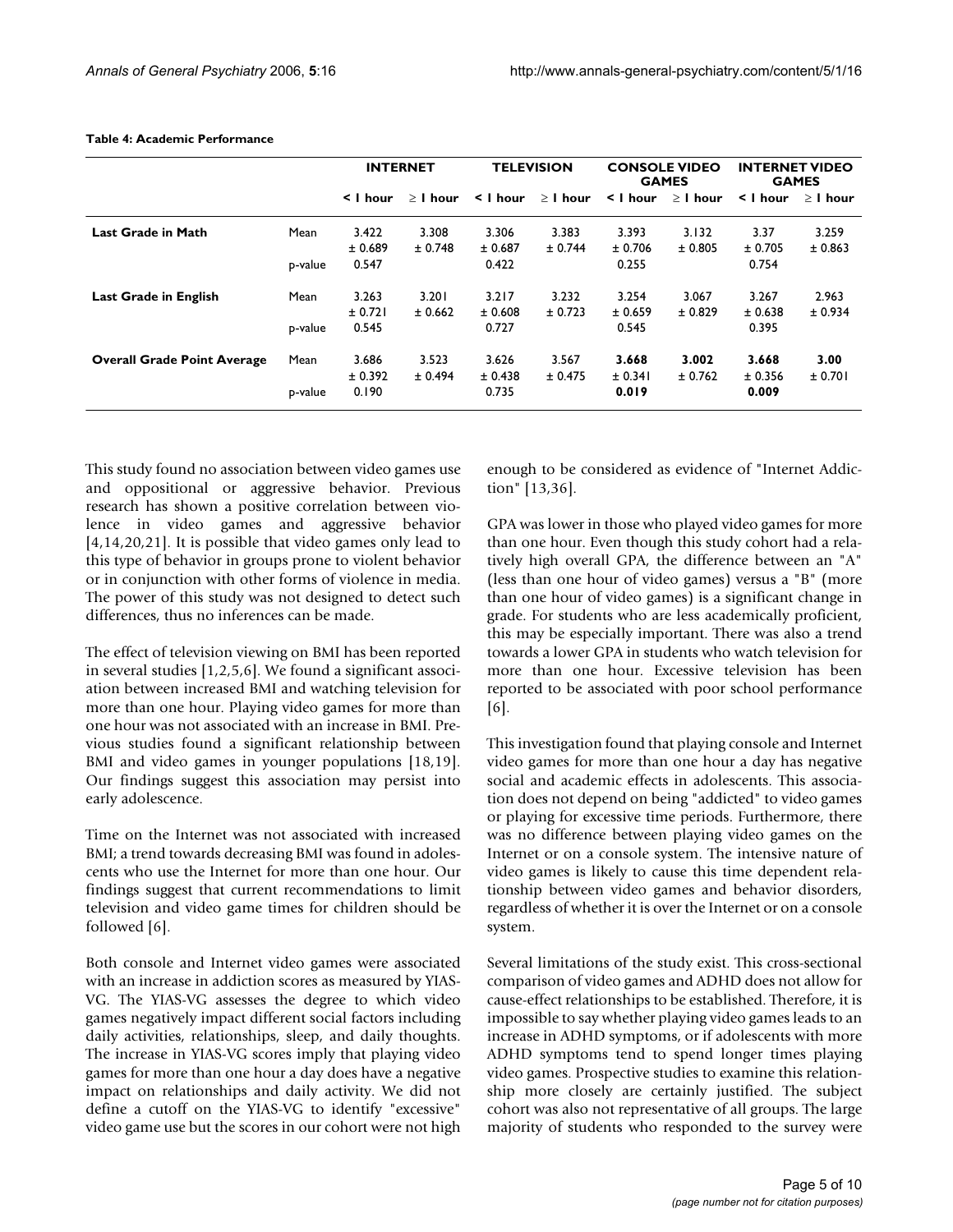| Age:                                                                                                            | Height:                                                 | Weight:                |                                                 |                             |                          |
|-----------------------------------------------------------------------------------------------------------------|---------------------------------------------------------|------------------------|-------------------------------------------------|-----------------------------|--------------------------|
| Sex: (Circle one)                                                                                               | Male                                                    | Female                 |                                                 |                             |                          |
| Occupation:                                                                                                     | Year in School:                                         | Type of work (if any): |                                                 |                             |                          |
| Last grade in Math Class (as appears on last report card):                                                      | A+ A A- B+ B B- C+ C C- D+ D D- F                       |                        |                                                 |                             |                          |
| Last grade in English Class (as appears on last report card):                                                   | A+ A A- B+ B B- C+ C C- D+ D D- F                       |                        |                                                 |                             |                          |
|                                                                                                                 | Overall average grade (as appears on last report card): |                        |                                                 |                             |                          |
| How often do you exercise in an average week? (Circle one)                                                      | Every day                                               | 4–6 days a week        | I-3 days a week                                 | Less than one day a<br>week |                          |
| What is your family situation:                                                                                  | Parents are married or live together                    | Parents live apart     | Parents are divorced, I live<br>with mom or dad | Live with legal guardian    |                          |
| Average total number of hours a day spent on Internet: (Circle one)                                             | Less than I                                             | $I-2$                  | $3 - 4$                                         | More than 4                 |                          |
| Average total number of hours a day spent on Computer games: (Circle one)                                       | Less than I                                             | $I-2$                  | $3 - 4$                                         | More than 4                 |                          |
| Average total number of hours a day spent on other console games such as<br>Playstation, N64, etc. (Circle one) | Less than I                                             | $I-2$                  | $3 - 4$                                         | More than 4                 |                          |
| Total number of hours a day spent watching television: (Circle one)                                             | Less than I                                             | $I - 2$                | $3 - 4$                                         | More than 4                 |                          |
| Type of games played : (Circle as many as apply)                                                                | Sports                                                  | Strategy               | Action                                          | Other                       |                          |
| Favorite game:                                                                                                  |                                                         |                        |                                                 |                             |                          |
| How many detentions have you had in the past month?                                                             |                                                         |                        |                                                 |                             |                          |
| Have you been suspended from school in the past year?                                                           | <b>YES</b>                                              | <b>NO</b>              | If yes, how many times?                         |                             |                          |
| Have you been in a physical fight in the past year?                                                             | <b>YES</b>                                              | <b>NO</b>              | If yes, how many times?                         |                             |                          |
| Have you been arrested in the past year?                                                                        | <b>YES</b>                                              | <b>NO</b>              | If yes, how many times?                         |                             |                          |
| Do you drink alcohol? (Circle one)                                                                              | <b>YES</b>                                              | <b>NO</b>              |                                                 |                             |                          |
|                                                                                                                 | If yes, how many drinks per week on average?            |                        |                                                 |                             |                          |
| Do you smoke? (Circle one)                                                                                      | <b>YES</b>                                              | <b>NO</b>              |                                                 |                             |                          |
|                                                                                                                 | If yes, how many cigarettes per day on average?         |                        |                                                 |                             |                          |
| Do you smoke marijuana? (Circle one)                                                                            | <b>YES</b>                                              | <b>NO</b>              |                                                 |                             |                          |
|                                                                                                                 | If yes, how many joints per week on average?            |                        |                                                 |                             |                          |
| Other drugs and amount:                                                                                         |                                                         |                        |                                                 |                             |                          |
| How often do you use alcohol/cigarettes/drugs while playing video games? (Circle<br>one)                        | <b>ALWAYS</b>                                           | <b>SOMETIMES</b>       | <b>RARELY</b>                                   | <b>NEVER</b>                |                          |
|                                                                                                                 | Rarely                                                  | <b>Occasionally</b>    | <b>Frequently</b>                               | Often                       | Always Does Not<br>Apply |
| I. How often do you find that you play video games longer than you intended?                                    |                                                         |                        |                                                 |                             |                          |

#### **Table 5: UNIVERSITY OF VERMONT STUDENT SURVEY (To be completed individually by student)**

**2. How often do you neglect household chores to spend more time playing video games?**

Annals of General Psychiatry 2006, 5:16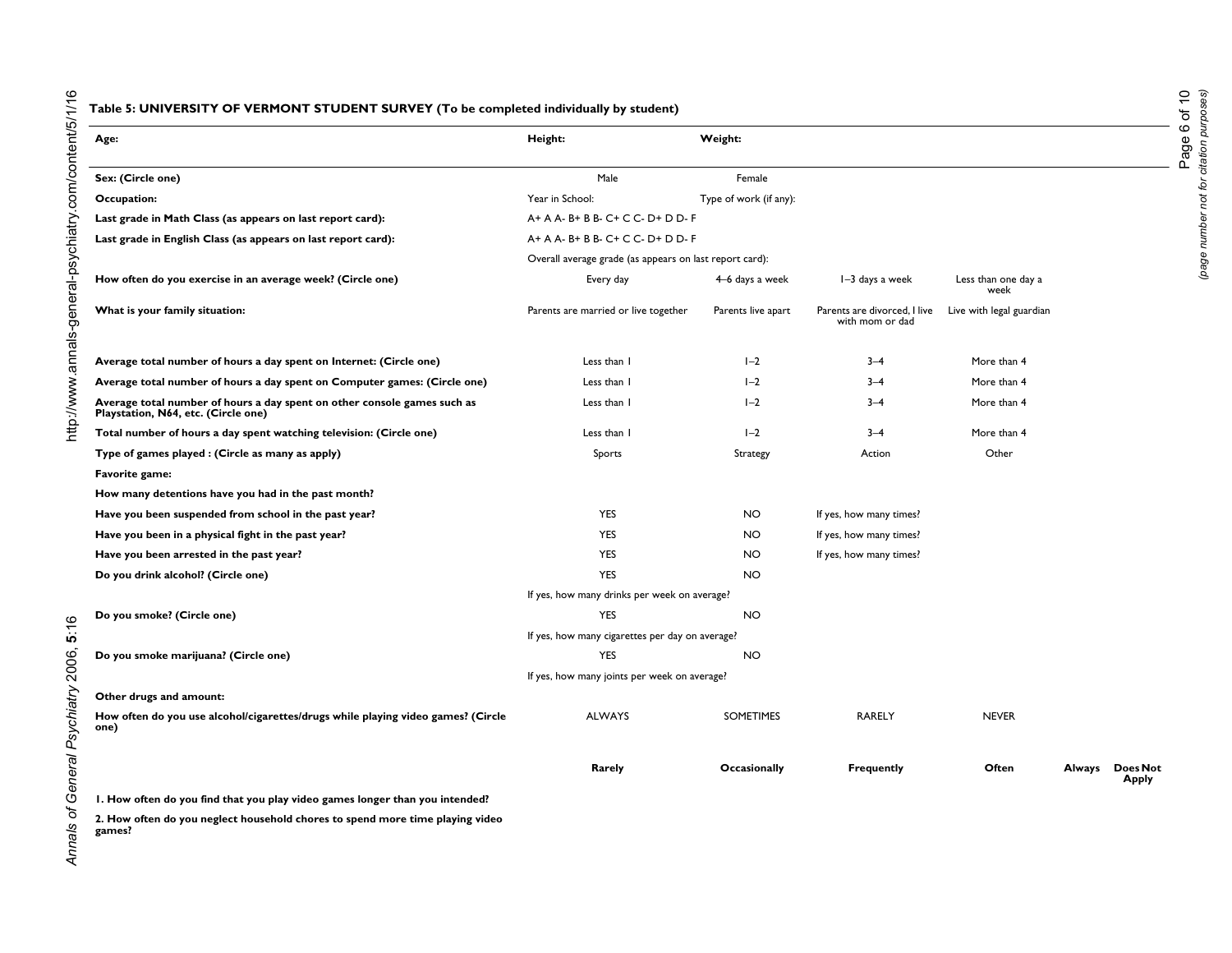#### **Table 5: UNIVERSITY OF VERMONT STUDENT SURVEY (To be completed individually by student)** *(Continued)*

| ဖ<br>Ξ                                               | Table 5: UNIVERSITY OF VERMONT STUDENT SURVEY (To be completed individually by student) (Continued)                                        |
|------------------------------------------------------|--------------------------------------------------------------------------------------------------------------------------------------------|
|                                                      | 3. How often do you prefer the excitement of playing video games to spending time<br>with your girl/boy friend or family?                  |
|                                                      | 4. How often do you play video games with friends?                                                                                         |
|                                                      | 5. How often do others in your life complain to you about the amount of time you<br>spend playing video games?                             |
|                                                      | 6. How often do your grades or schoolwork suffer because of the amount of time<br>you spend playing video games?                           |
|                                                      | 7. How often do you play video games before something else that you need to do?                                                            |
|                                                      | 8. How often does your job performance or productivity suffer because of playing<br>video games?                                           |
| http://www.annals-general-psychiatry.com/content/5/1 | 9. How often do you become defensive or secretive when anyone asks you how<br>much time you spend playing video games?                     |
|                                                      | 10. How often do you block out disturbing thoughts about your life with thoughts of<br>playing video games?                                |
|                                                      | 11. How often do you find yourself anticipating when you will play video games<br>again?                                                   |
|                                                      | 12. How often do you fear that life without video games would be boring, empty,<br>and joyless?                                            |
|                                                      | 13. How often do you snap, yell, or act annoyed if someone bothers you while you<br>are playing video games?                               |
|                                                      | 14. How often do you lose sleep due to late-night video games?                                                                             |
|                                                      | 15. How often do you feel preoccupied with playing video games when not, or<br>fantasize about doing so?                                   |
|                                                      | 16. How often do you find yourself saying "just a few more minutes" when playing<br>video games?                                           |
|                                                      | 17. How often do you try to cut down the amount of time you spend playing video<br>games and fail?                                         |
|                                                      | 18. How often do you try to hide how long you've been playing video games?                                                                 |
|                                                      | 19. How often do you choose to spend more time playing video games over going<br>out with others?                                          |
| $\circ$                                              | 20. How often do you feel depressed, moody, or nervous when you are not playing<br>video games, which goes away once you are back playing? |

**Thank you for taking part in our survey. All results are confidential. Please contact Philip Chan (research coordinator) at Philip.Chan@uvm.edu anytime with questions.**

**Production note: This article was amended post-publication. For copyright reasons, the Beck Depression Inventory was removed.**

*Annals of General Psychiatry* 2006, 5:16 http://www.annals-general-psychiatry.com/content/5/1/16 Annals of General Psychiatry 2006, 5:16

Subjects were also asked to complete the Beck Depression Inventory.

**PLEASE PLACE FINISHED SURVEY IN A SEALED ENVELOPE**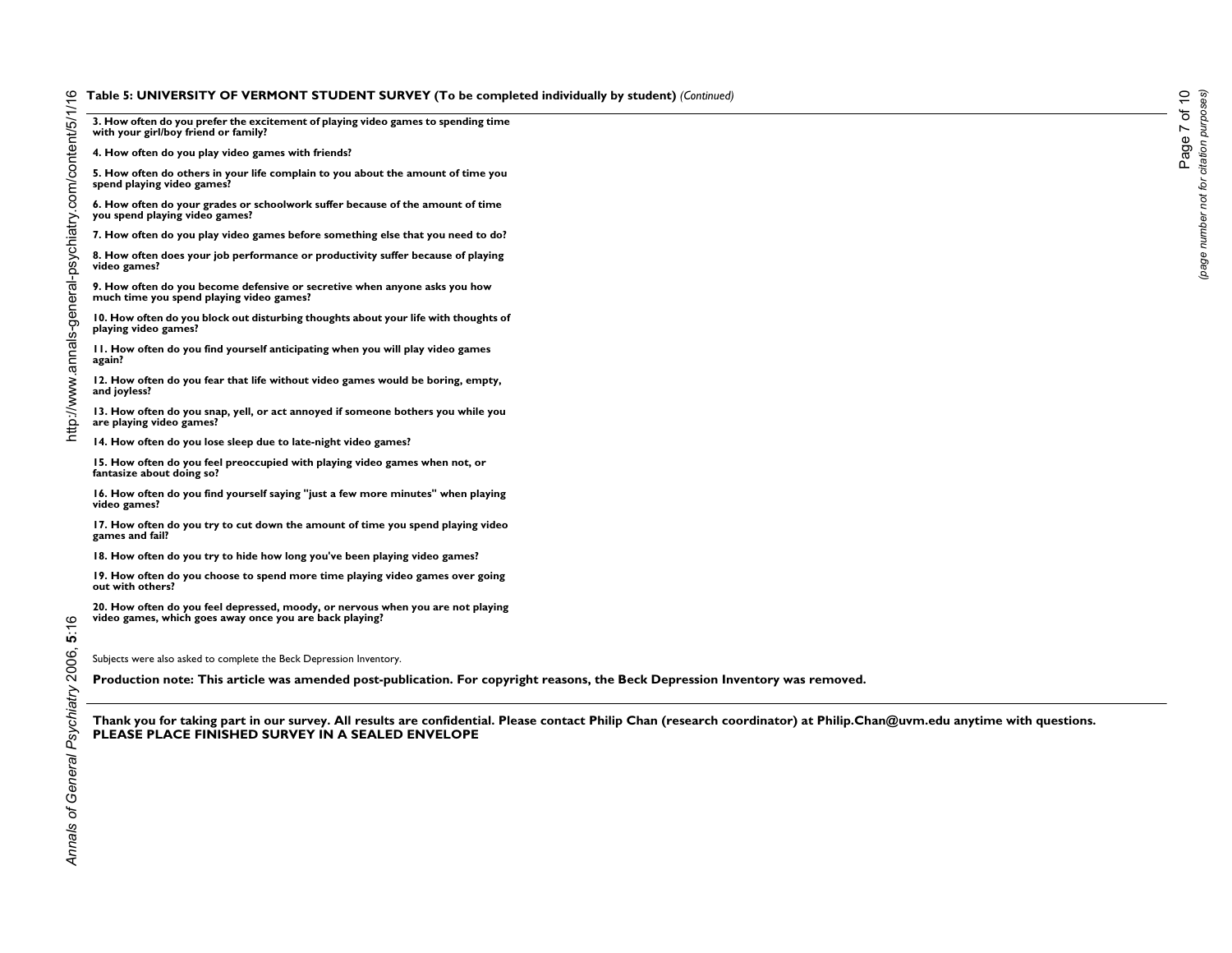#### **Table 6: UNIVERSITY OF VERMONT PARENT SURVEY (To be completed by the parent/guardian who is most involved in the student's care/daily life)**

| Relation to student: (Circle one)                                                                                                                          | Father                                    | Mother                                   | Legal Guardian                     | Other (specify):                      |
|------------------------------------------------------------------------------------------------------------------------------------------------------------|-------------------------------------------|------------------------------------------|------------------------------------|---------------------------------------|
| Number of hours child spends a day on<br>Internet total: (Circle one)                                                                                      | $\leq$                                    | $I-2$                                    | $3 - 4$                            | >4                                    |
| Number of hours a day child spends on<br>computer games: (Circle one)                                                                                      | $\leq$                                    | $I-2$                                    | $3 - 4$                            | >4                                    |
| Number hours a day child spends on<br>console games (Playstation, Nintendo,<br>etc.): (Circle one)                                                         | $\leq$                                    | $I-2$                                    | $3 - 4$                            | >4                                    |
| Number hours a day child spends<br>watching television: (Circle one)                                                                                       | $\leq$                                    | $I-2$                                    | $3 - 4$                            | >4                                    |
| Has your son/daughter ever been<br>diagnosed with: (Circle one)                                                                                            | Depression                                | <b>Anxiety Disorder</b>                  | <b>ADD/ADHD</b>                    | Other (specify):                      |
| If so, for how many years?                                                                                                                                 |                                           |                                          |                                    |                                       |
| Does your son/daughter have any other<br>medical illnesses (diabetes, epilepsy, etc.)?                                                                     | Yes                                       | No                                       | If so, please specify:             |                                       |
| Is your son/daughter currently on any<br>prescription medications?                                                                                         | Yes                                       | No                                       |                                    |                                       |
| If so, please list medications:                                                                                                                            |                                           |                                          |                                    |                                       |
| Is your son/daughter:                                                                                                                                      | <b>NOT TRUE AT ALL</b><br>(NEVER, SELDOM) | <b>JUST A LITTLE TRUE</b><br>(SOMETIMES) | <b>PRETTY MUCH TRUE</b><br>(OFTEN) | <b>VERY MUCH TRUE</b><br>(VERY OFTEN) |
| I Inattentive, easily distracted                                                                                                                           |                                           |                                          |                                    |                                       |
| 2 Angry and resentful<br>3 Difficulty doing or completing                                                                                                  |                                           |                                          |                                    |                                       |
| homework<br>4 Always "on the go"                                                                                                                           |                                           |                                          |                                    |                                       |
| 5 Short attention span                                                                                                                                     |                                           |                                          |                                    |                                       |
| <b>6 Argues with adults</b>                                                                                                                                |                                           |                                          |                                    |                                       |
| 7 Fidgets with hands/feet, squirm in seat                                                                                                                  |                                           |                                          |                                    |                                       |
| 8 Fails to complete assignments on time                                                                                                                    |                                           |                                          |                                    |                                       |
| 9 Hard to control in malls or grocery<br>shopping<br>10 Messy or disorganized at home or                                                                   |                                           |                                          |                                    |                                       |
| school<br>II Loses temper                                                                                                                                  |                                           |                                          |                                    |                                       |
| 12 Needs close supervision to get through<br>assignments                                                                                                   |                                           |                                          |                                    |                                       |
| 13 Only attends if it is something he/she is<br>very interested in                                                                                         |                                           |                                          |                                    |                                       |
| 14 Runs or climbs excessively in situations<br>where it is inappropriate                                                                                   |                                           |                                          |                                    |                                       |
| 15 Distractibility or attention span a<br>problem                                                                                                          |                                           |                                          |                                    |                                       |
| 16 Irritable                                                                                                                                               |                                           |                                          |                                    |                                       |
| 17 Avoids, expresses reluctance about, or<br>has difficulty engaging in tasks that<br>require sustained mental effort (such as<br>school work or homework) |                                           |                                          |                                    |                                       |
| 18 Restless in the "squirmy" sense                                                                                                                         |                                           |                                          |                                    |                                       |
| 19 Gets distracted when given instruction<br>to do something                                                                                               |                                           |                                          |                                    |                                       |
| 20 Actively defies or refuses to comply<br>with adults' requests                                                                                           |                                           |                                          |                                    |                                       |
| 21 Has trouble concentrating in class                                                                                                                      |                                           |                                          |                                    |                                       |
| 22 has difficulty waiting in lines or<br>awaiting turn in games or group situations                                                                        |                                           |                                          |                                    |                                       |
| 23 Leaves seat in classroom or other<br>situation in which remaining seated is<br>expected                                                                 |                                           |                                          |                                    |                                       |
| 24 Deliberately does things that annoy<br>other people                                                                                                     |                                           |                                          |                                    |                                       |
| 25 Does not follow through on<br>instructions and fails to finish schoolwork,<br>chores, or duties in the workplace                                        |                                           |                                          |                                    |                                       |
| 26 has difficulty playing or engaging in<br>leisure activities quietly                                                                                     |                                           |                                          |                                    |                                       |
| 27 Easily frustrated in efforts                                                                                                                            |                                           |                                          |                                    |                                       |

**Thank you for taking part in our survey. All results are confidential. Please contact Philip Chan (research coordinator) at Philip.Chan@uvm.edu anytime with questions. PLEASE PLACE FINISHED SURVEY IN A SEALED ENVELOPE**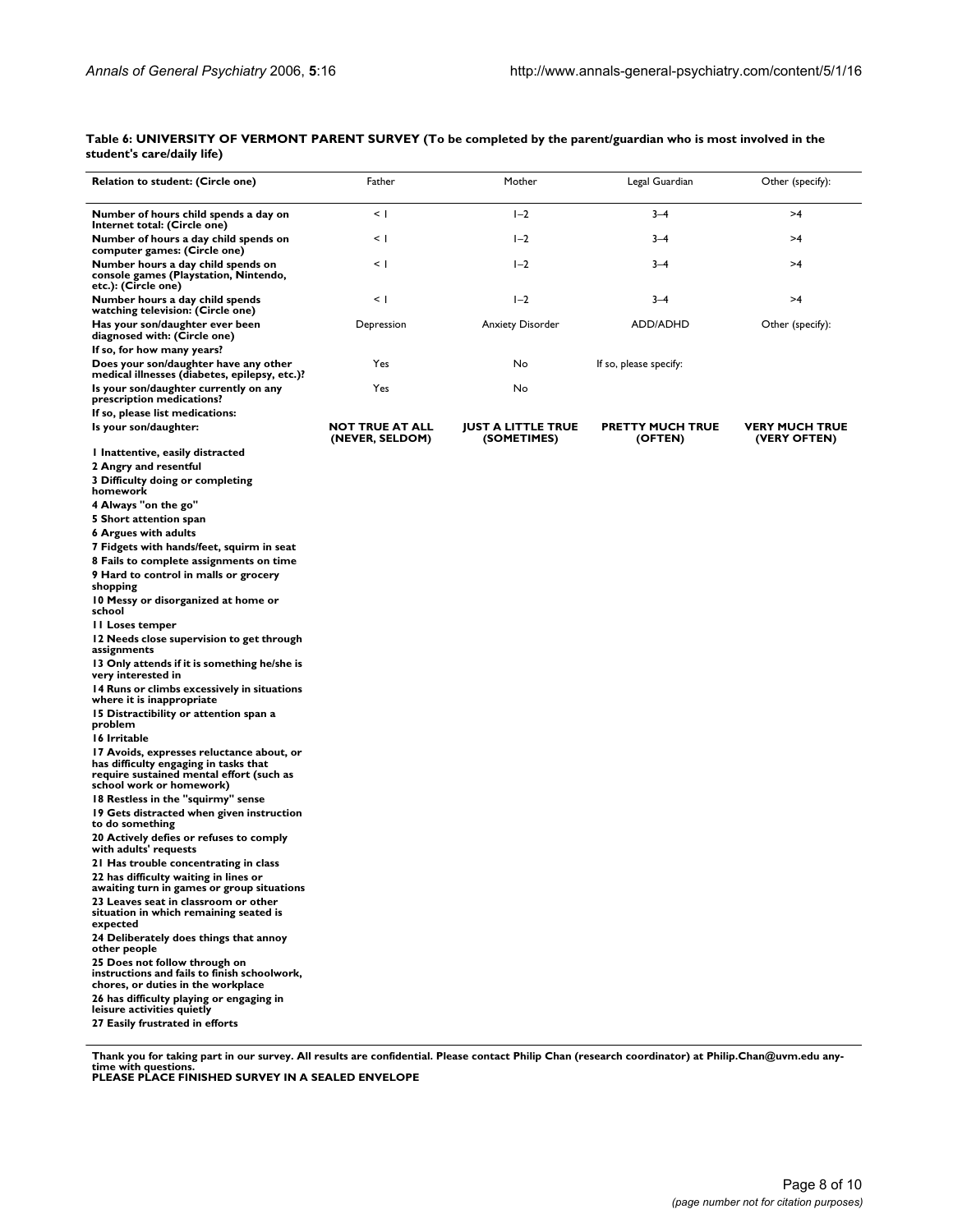Caucasian, not involved with drugs or alcohol, had married parents, and did well in school. Thus, the association between video games and ADHD in other cohorts cannot be inferred. This study was designed to analyze adolescents who spent more than one hour of time playing video games. It would be interesting to examine the latter cohort in more detail to determine if there is a linear relationship between time spent playing video games and ADHD symptoms or academic performance, or if some other relationship exists among those who spend excessive time on these activities.

## **Conclusion**

To our knowledge, this is the first study to find an association between video game use and ADHD symptoms in adolescents. Assessment of ADHD risk factors often involves identification of home and academic environmental factors. Parental relationships, early childhood development factors (i.e. preterm delivery), and excessive Internet use are associated with ADHD later in life. Identification of these and other risk factors that contribute to ADHD will lead to prevention and earlier treatment strategies.

#### **Production note**

This article was amended post-publication. The Beck Depression Inventory was originally listed in Appendix A (Table 5), but has been removed for copyright reasons.

#### **Acknowledgements**

We thank Diantha Howard for statistical assistance and Juliette Chan for her support. We are grateful to Linda Barnes and Sarah Smith Conroy for their assistance.

#### **References**

- 1. Hancox RJ, Poulton R: **Watching television is associated with childhood obesity: but is it clinically important?** *Int J Obes (Lond)* 2005.
- 2. Marshall SJ, Biddle SJ, Gorely T, Cameron N, Murdey I: **[Relation](http://www.ncbi.nlm.nih.gov/entrez/query.fcgi?cmd=Retrieve&db=PubMed&dopt=Abstract&list_uids=15314635)[ships between media use, body fatness and physical activity](http://www.ncbi.nlm.nih.gov/entrez/query.fcgi?cmd=Retrieve&db=PubMed&dopt=Abstract&list_uids=15314635) [in children and youth: a meta-analysis.](http://www.ncbi.nlm.nih.gov/entrez/query.fcgi?cmd=Retrieve&db=PubMed&dopt=Abstract&list_uids=15314635)** *Int J Obes Relat Metab Disord* 2004, **28(10):**1238-1246.
- 3. Christakis DA, Zimmerman FJ, DiGiuseppe DL, McCarty CA: **[Early](http://www.ncbi.nlm.nih.gov/entrez/query.fcgi?cmd=Retrieve&db=PubMed&dopt=Abstract&list_uids=15060216) [television exposure and subsequent attentional problems in](http://www.ncbi.nlm.nih.gov/entrez/query.fcgi?cmd=Retrieve&db=PubMed&dopt=Abstract&list_uids=15060216) [children.](http://www.ncbi.nlm.nih.gov/entrez/query.fcgi?cmd=Retrieve&db=PubMed&dopt=Abstract&list_uids=15060216)** *Pediatrics* 2004, **113(4):**708-713.
- 4. Browne KD, Hamilton-Giachritsis C: **[The influence of violent](http://www.ncbi.nlm.nih.gov/entrez/query.fcgi?cmd=Retrieve&db=PubMed&dopt=Abstract&list_uids=15721477) [media on children and adolescents:a public-health approach.](http://www.ncbi.nlm.nih.gov/entrez/query.fcgi?cmd=Retrieve&db=PubMed&dopt=Abstract&list_uids=15721477)** *Lancet* 2005, **365(9460):**702-710.
- 5. Eisenmann JC, Bartee RT, Wang MQ: **[Physical activity, TV view](http://www.ncbi.nlm.nih.gov/entrez/query.fcgi?cmd=Retrieve&db=PubMed&dopt=Abstract&list_uids=12006637)[ing, and weight in U.S. youth: 1999 Youth Risk Behavior Sur](http://www.ncbi.nlm.nih.gov/entrez/query.fcgi?cmd=Retrieve&db=PubMed&dopt=Abstract&list_uids=12006637)[vey.](http://www.ncbi.nlm.nih.gov/entrez/query.fcgi?cmd=Retrieve&db=PubMed&dopt=Abstract&list_uids=12006637)** *Obes Res* 2002, **10(5):**379-385.
- 6. Pediatrics AAo: **[American Academy of Pediatrics: Children,](http://www.ncbi.nlm.nih.gov/entrez/query.fcgi?cmd=Retrieve&db=PubMed&dopt=Abstract&list_uids=11158483) [adolescents, and television.](http://www.ncbi.nlm.nih.gov/entrez/query.fcgi?cmd=Retrieve&db=PubMed&dopt=Abstract&list_uids=11158483)** *Pediatrics* 2001, **107(2):**423-426.
- 7. Shapira NA, Goldsmith TD, Keck PE Jr, Khosla UM, McElroy SL: **[Psy](http://www.ncbi.nlm.nih.gov/entrez/query.fcgi?cmd=Retrieve&db=PubMed&dopt=Abstract&list_uids=10708842)[chiatric features of individuals with problematic internet](http://www.ncbi.nlm.nih.gov/entrez/query.fcgi?cmd=Retrieve&db=PubMed&dopt=Abstract&list_uids=10708842) [use.](http://www.ncbi.nlm.nih.gov/entrez/query.fcgi?cmd=Retrieve&db=PubMed&dopt=Abstract&list_uids=10708842)** *J Affect Disord* 2000, **57(1–3):**267-272.
- 8. Shapira NA, Lessig MC, Goldsmith TD, Szabo ST, Lazoritz M, Gold MS, Stein DJ: **[Problematic internet use: proposed classification](http://www.ncbi.nlm.nih.gov/entrez/query.fcgi?cmd=Retrieve&db=PubMed&dopt=Abstract&list_uids=12820176) [and diagnostic criteria.](http://www.ncbi.nlm.nih.gov/entrez/query.fcgi?cmd=Retrieve&db=PubMed&dopt=Abstract&list_uids=12820176)** *Depress Anxiety* 2003, **17(4):**207-216.
- Yoo HJ, Cho SC, Ha J, Yune SK, Kim SJ, Hwang J, Chung A, Sung YH, Lyoo IK: **[Attention deficit hyperactivity symptoms and inter](http://www.ncbi.nlm.nih.gov/entrez/query.fcgi?cmd=Retrieve&db=PubMed&dopt=Abstract&list_uids=15482579)[net addiction.](http://www.ncbi.nlm.nih.gov/entrez/query.fcgi?cmd=Retrieve&db=PubMed&dopt=Abstract&list_uids=15482579)** *Psychiatry Clin Neurosci* 2004, **58(5):**487-494.
- 10. Tejeiro Salguero RA, Moran RM: **[Measuring problem video game](http://www.ncbi.nlm.nih.gov/entrez/query.fcgi?cmd=Retrieve&db=PubMed&dopt=Abstract&list_uids=12472644) [playing in adolescents.](http://www.ncbi.nlm.nih.gov/entrez/query.fcgi?cmd=Retrieve&db=PubMed&dopt=Abstract&list_uids=12472644)** *Addiction* 2002, **97(21):**1601-1606.
- 11. Johansson A, Gotestam KG: **[Problems with computer games](http://www.ncbi.nlm.nih.gov/entrez/query.fcgi?cmd=Retrieve&db=PubMed&dopt=Abstract&list_uids=15587233) [without monetary reward: similarity to pathological gam](http://www.ncbi.nlm.nih.gov/entrez/query.fcgi?cmd=Retrieve&db=PubMed&dopt=Abstract&list_uids=15587233)[bling.](http://www.ncbi.nlm.nih.gov/entrez/query.fcgi?cmd=Retrieve&db=PubMed&dopt=Abstract&list_uids=15587233)** *Psychol Rep* 2004, **95(2):**641-650.
- 12. Griffiths MD, Hunt N: **[Dependence on computer games by ado](http://www.ncbi.nlm.nih.gov/entrez/query.fcgi?cmd=Retrieve&db=PubMed&dopt=Abstract&list_uids=9621722)[lescents.](http://www.ncbi.nlm.nih.gov/entrez/query.fcgi?cmd=Retrieve&db=PubMed&dopt=Abstract&list_uids=9621722)** *Psychol Rep* 1998, **82(2):**475-480.
- 13. Johansson A, Gotestam KG: **[Internet addiction: characteristics](http://www.ncbi.nlm.nih.gov/entrez/query.fcgi?cmd=Retrieve&db=PubMed&dopt=Abstract&list_uids=15182240) [of a questionnaire and prevalence in Norwegian youth \(12–](http://www.ncbi.nlm.nih.gov/entrez/query.fcgi?cmd=Retrieve&db=PubMed&dopt=Abstract&list_uids=15182240) [18 years\).](http://www.ncbi.nlm.nih.gov/entrez/query.fcgi?cmd=Retrieve&db=PubMed&dopt=Abstract&list_uids=15182240)** *Scand J Psychol* 2004, **45(3):**223-229.
- 14. Gentile DA, Lynch PJ, Linder JR, Walsh DA: **[The effects of violent](http://www.ncbi.nlm.nih.gov/entrez/query.fcgi?cmd=Retrieve&db=PubMed&dopt=Abstract&list_uids=15013257) [video game habits on adolescent hostility, aggressive behav](http://www.ncbi.nlm.nih.gov/entrez/query.fcgi?cmd=Retrieve&db=PubMed&dopt=Abstract&list_uids=15013257)[iors, and school performance.](http://www.ncbi.nlm.nih.gov/entrez/query.fcgi?cmd=Retrieve&db=PubMed&dopt=Abstract&list_uids=15013257)** *J Adolesc* 2004, **27(1):**5-22.
- 15. Nippold MA, Duthie JK, Larsen J: **[Literacy as a leisure activity:](http://www.ncbi.nlm.nih.gov/entrez/query.fcgi?cmd=Retrieve&db=PubMed&dopt=Abstract&list_uids=15981705) [free-time preferences of older children and young adoles](http://www.ncbi.nlm.nih.gov/entrez/query.fcgi?cmd=Retrieve&db=PubMed&dopt=Abstract&list_uids=15981705)[cents.](http://www.ncbi.nlm.nih.gov/entrez/query.fcgi?cmd=Retrieve&db=PubMed&dopt=Abstract&list_uids=15981705)** *Lang Speech Hear Serv Sch* 2005, **36(2):**93-102.
- 16. Christakis DA, Ebel BE, Rivara FP, Zimmerman FJ: **[Television,](http://www.ncbi.nlm.nih.gov/entrez/query.fcgi?cmd=Retrieve&db=PubMed&dopt=Abstract&list_uids=15520768) [video, and computer game usage in children under 11 years](http://www.ncbi.nlm.nih.gov/entrez/query.fcgi?cmd=Retrieve&db=PubMed&dopt=Abstract&list_uids=15520768) [of age.](http://www.ncbi.nlm.nih.gov/entrez/query.fcgi?cmd=Retrieve&db=PubMed&dopt=Abstract&list_uids=15520768)** *J Pediatr* 2004, **145(5):**652-656.
- 17. Wake M, Hesketh K, Waters E: **[Television, computer use and](http://www.ncbi.nlm.nih.gov/entrez/query.fcgi?cmd=Retrieve&db=PubMed&dopt=Abstract&list_uids=12603802) [body mass index in Australian primary school children.](http://www.ncbi.nlm.nih.gov/entrez/query.fcgi?cmd=Retrieve&db=PubMed&dopt=Abstract&list_uids=12603802)** *J Paediatr Child Health* 2003, **39(2):**130-134.
- 18. Vandewater EA, Shim MS, Caplovitz AG: **[Linking obesity and](http://www.ncbi.nlm.nih.gov/entrez/query.fcgi?cmd=Retrieve&db=PubMed&dopt=Abstract&list_uids=15013261) [activity level with children's television and video game use.](http://www.ncbi.nlm.nih.gov/entrez/query.fcgi?cmd=Retrieve&db=PubMed&dopt=Abstract&list_uids=15013261)** *J Adolesc* 2004, **27(1):**71-85.
- 19. Stettler N, Signer TM, Suter PM: **[Electronic games and environ](http://www.ncbi.nlm.nih.gov/entrez/query.fcgi?cmd=Retrieve&db=PubMed&dopt=Abstract&list_uids=15229327)[mental factors associated with childhood obesity in Switzer](http://www.ncbi.nlm.nih.gov/entrez/query.fcgi?cmd=Retrieve&db=PubMed&dopt=Abstract&list_uids=15229327)[land.](http://www.ncbi.nlm.nih.gov/entrez/query.fcgi?cmd=Retrieve&db=PubMed&dopt=Abstract&list_uids=15229327)** *Obes Res* 2004, **12(6):**896-903.
- 20. Anderson CA: **[An update on the effects of playing violent](http://www.ncbi.nlm.nih.gov/entrez/query.fcgi?cmd=Retrieve&db=PubMed&dopt=Abstract&list_uids=15013264) [video games.](http://www.ncbi.nlm.nih.gov/entrez/query.fcgi?cmd=Retrieve&db=PubMed&dopt=Abstract&list_uids=15013264)** *J Adolesc* 2004, **27(1):**113-122.
- 21. Anderson CA, Bushman BJ: **[Effects of violent video games on](http://www.ncbi.nlm.nih.gov/entrez/query.fcgi?cmd=Retrieve&db=PubMed&dopt=Abstract&list_uids=11554666) [aggressive behavior, aggressive cognition, aggressive affect,](http://www.ncbi.nlm.nih.gov/entrez/query.fcgi?cmd=Retrieve&db=PubMed&dopt=Abstract&list_uids=11554666) physiological arousal, and prosocial behavior: a meta-ana[lytic review of the scientific literature.](http://www.ncbi.nlm.nih.gov/entrez/query.fcgi?cmd=Retrieve&db=PubMed&dopt=Abstract&list_uids=11554666)** *Psychol Sci* 2001, **12(5):**353-359.
- 22. Haninger K, Thompson KM: **[Content and ratings of teen-rated](http://www.ncbi.nlm.nih.gov/entrez/query.fcgi?cmd=Retrieve&db=PubMed&dopt=Abstract&list_uids=14970065) [video games.](http://www.ncbi.nlm.nih.gov/entrez/query.fcgi?cmd=Retrieve&db=PubMed&dopt=Abstract&list_uids=14970065)** *Jama* 2004, **291(7):**856-865.
- 23. Vaidya HJ: **[Playstation thumb.](http://www.ncbi.nlm.nih.gov/entrez/query.fcgi?cmd=Retrieve&db=PubMed&dopt=Abstract&list_uids=15051306)** *Lancet* 2004, **363(9414):**1080.
- 24. Lee H: **[A new case of fatal pulmonary thromboembolism](http://www.ncbi.nlm.nih.gov/entrez/query.fcgi?cmd=Retrieve&db=PubMed&dopt=Abstract&list_uids=15119012) [associated with prolonged sitting at computer in Korea.](http://www.ncbi.nlm.nih.gov/entrez/query.fcgi?cmd=Retrieve&db=PubMed&dopt=Abstract&list_uids=15119012)** *Yonsei Med J* 2004, **45(2):**349-351.
- 25. Kang JW, Kim H, Cho SH, Lee MK, Kim YD, Nan HM, Lee CH: **[The](http://www.ncbi.nlm.nih.gov/entrez/query.fcgi?cmd=Retrieve&db=PubMed&dopt=Abstract&list_uids=12808332) [association of subjective stress, urinary catecholamine con](http://www.ncbi.nlm.nih.gov/entrez/query.fcgi?cmd=Retrieve&db=PubMed&dopt=Abstract&list_uids=12808332)centrations and PC game room use and musculoskeletal dis[orders of the upper limbs in young male Koreans.](http://www.ncbi.nlm.nih.gov/entrez/query.fcgi?cmd=Retrieve&db=PubMed&dopt=Abstract&list_uids=12808332)** *J Korean Med Sci* 2003, **18(3):**419-424.
- 26. Kasteleijn-Nolst Trenite DG, da Silva A, Ricci S, Binnie CD, Rubboli G, Tassinari CA, Segers JP: **[Video-game epilepsy: a European](http://www.ncbi.nlm.nih.gov/entrez/query.fcgi?cmd=Retrieve&db=PubMed&dopt=Abstract&list_uids=10487177) [study.](http://www.ncbi.nlm.nih.gov/entrez/query.fcgi?cmd=Retrieve&db=PubMed&dopt=Abstract&list_uids=10487177)** *Epilepsia* 1999, **40(Suppl 4):**70-74.
- 27. Kasteleijn-Nolst Trenite DG, Martins da Silva A, Ricci S, Rubboli G, Tassinari CA, Lopes J, Bettencourt M, Oosting J, Segers JP: **[Video](http://www.ncbi.nlm.nih.gov/entrez/query.fcgi?cmd=Retrieve&db=PubMed&dopt=Abstract&list_uids=12105074) [games are exciting: a European study of video game-induced](http://www.ncbi.nlm.nih.gov/entrez/query.fcgi?cmd=Retrieve&db=PubMed&dopt=Abstract&list_uids=12105074) [seizures and epilepsy.](http://www.ncbi.nlm.nih.gov/entrez/query.fcgi?cmd=Retrieve&db=PubMed&dopt=Abstract&list_uids=12105074)** *Epileptic Disord* 2002, **4(2):**121-128.
- 28. Li X, Atkins MS: **[Early childhood computer experience and](http://www.ncbi.nlm.nih.gov/entrez/query.fcgi?cmd=Retrieve&db=PubMed&dopt=Abstract&list_uids=15173496) [cognitive and motor development.](http://www.ncbi.nlm.nih.gov/entrez/query.fcgi?cmd=Retrieve&db=PubMed&dopt=Abstract&list_uids=15173496)** *Pediatrics* 2004, **113(6):**1715-1722.
- 29. Enochsson L, Isaksson B, Tour R, Kjellin A, Hedman L, Wredmark T, Tsai-Fellander L: **[Visuospatial skills and computer game expe](http://www.ncbi.nlm.nih.gov/entrez/query.fcgi?cmd=Retrieve&db=PubMed&dopt=Abstract&list_uids=15531242)[rience influence the performance of virtual endoscopy.](http://www.ncbi.nlm.nih.gov/entrez/query.fcgi?cmd=Retrieve&db=PubMed&dopt=Abstract&list_uids=15531242)** *J Gastrointest Surg* 2004, **8(7):**876-882. discussion 882.
- 30. Latessa R, Harman JH Jr, Hardee S, Scmidt-Dalton T: **[Teaching](http://www.ncbi.nlm.nih.gov/entrez/query.fcgi?cmd=Retrieve&db=PubMed&dopt=Abstract&list_uids=15467933) [medicine using interactive games: development of the](http://www.ncbi.nlm.nih.gov/entrez/query.fcgi?cmd=Retrieve&db=PubMed&dopt=Abstract&list_uids=15467933) ["stumpers" quiz show game.](http://www.ncbi.nlm.nih.gov/entrez/query.fcgi?cmd=Retrieve&db=PubMed&dopt=Abstract&list_uids=15467933)** *Fam Med* 2004, **36(9):**616.
- 31. Rosenberg BH, Landsittel D, Averch TD: **[Can video games be](http://www.ncbi.nlm.nih.gov/entrez/query.fcgi?cmd=Retrieve&db=PubMed&dopt=Abstract&list_uids=15865530) [used to predict or improve laparoscopic skills?](http://www.ncbi.nlm.nih.gov/entrez/query.fcgi?cmd=Retrieve&db=PubMed&dopt=Abstract&list_uids=15865530)** *J Endourol* 2005, **19(3):**372-376.
- 32. Birnbaum HG, Kessler RC, Lowe SW, Secnik K, Greenberg PE, Leong SA, Swensen AR: **[Costs of attention deficit-hyperactivity disor](http://www.ncbi.nlm.nih.gov/entrez/query.fcgi?cmd=Retrieve&db=PubMed&dopt=Abstract&list_uids=15801990)[der \(ADHD\) in the US: excess costs of persons with ADHD](http://www.ncbi.nlm.nih.gov/entrez/query.fcgi?cmd=Retrieve&db=PubMed&dopt=Abstract&list_uids=15801990) [and their family members in 2000.](http://www.ncbi.nlm.nih.gov/entrez/query.fcgi?cmd=Retrieve&db=PubMed&dopt=Abstract&list_uids=15801990)** *Curr Med Res Opin* 2005, **21(2):**195-206.
- 33. Swensen AR, Birnbaum HG, Secnik K, Marynchenko M, Greenberg P, Claxton A: **[Attention-deficit/hyperactivity disorder: increased](http://www.ncbi.nlm.nih.gov/entrez/query.fcgi?cmd=Retrieve&db=PubMed&dopt=Abstract&list_uids=14627876) [costs for patients and their families.](http://www.ncbi.nlm.nih.gov/entrez/query.fcgi?cmd=Retrieve&db=PubMed&dopt=Abstract&list_uids=14627876)** *J Am Acad Child Adolesc Psychiatry* 2003, **42(12):**1415-1423.
- 34. McGough JJ, McCracken JT: [Assessment of attention deficit](http://www.ncbi.nlm.nih.gov/entrez/query.fcgi?cmd=Retrieve&db=PubMed&dopt=Abstract&list_uids=10943810) **[hyperactivity disorder: a review of recent literature.](http://www.ncbi.nlm.nih.gov/entrez/query.fcgi?cmd=Retrieve&db=PubMed&dopt=Abstract&list_uids=10943810)** *Curr Opin Pediatr* 2000, **12(4):**319-324.